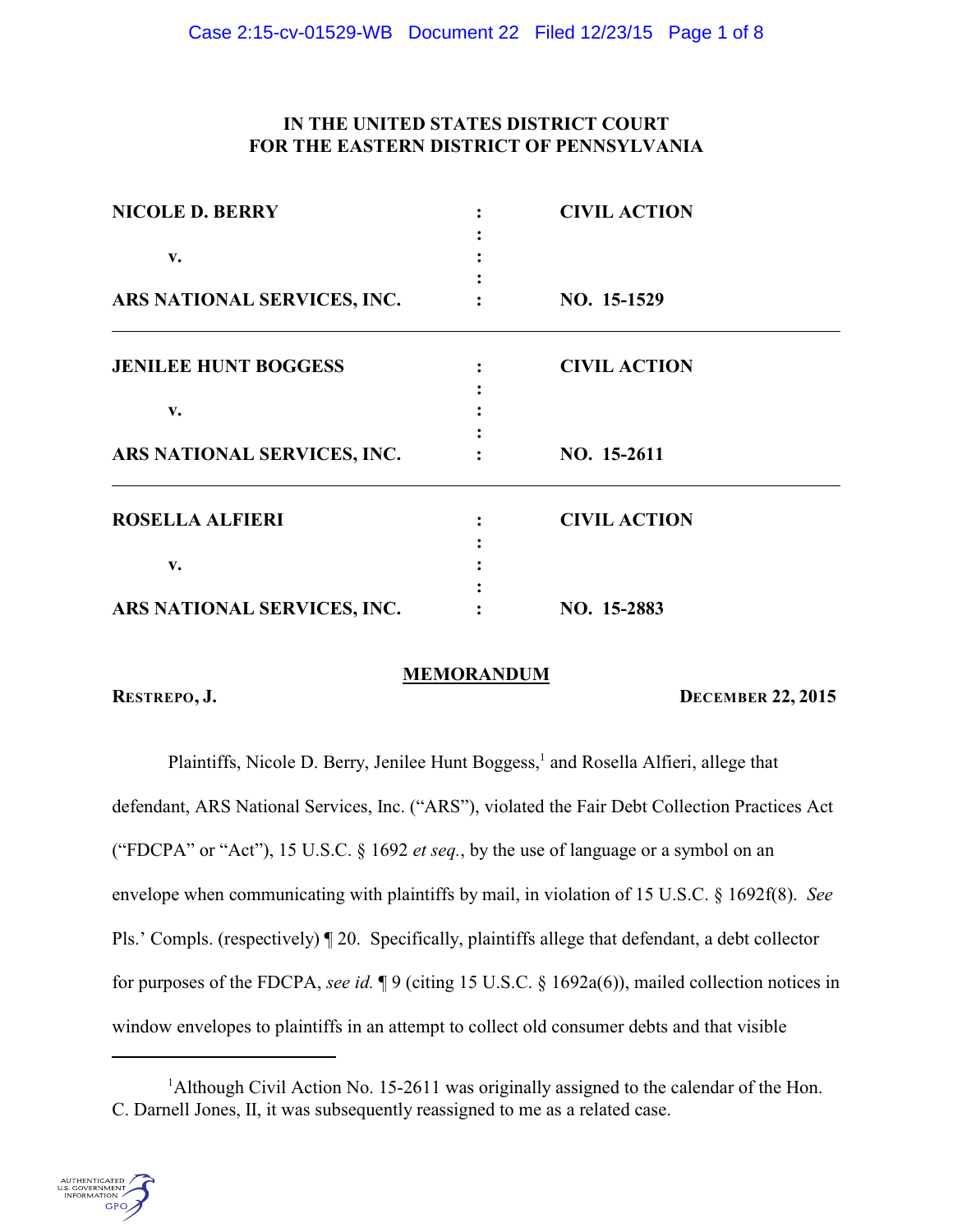# Case 2:15-cv-01529-WB Document 22 Filed 12/23/15 Page 2 of 8

through the glassine windows of the envelopes were barcodes which when read or scanned, reveal the consumers' respective account numbers constituting personal identifying information, *see id.* ¶¶ 10-13. The Complaints further allege that the barcodes "visible through the window[s] could be easily scanned by anyone with a smartphone, as scanning applications (or 'apps') are readily available to the public for free." *Id.* ¶ 14.

Before the Court are defendant's motions for judgment on the pleadings, pursuant to Fed. R. Civ. P. 12(c), and plaintiffs' respective responses thereto.<sup>2</sup> For the reasons which follow, defendant's motions are denied.

# **LEGAL STANDARD**

Pursuant to Rule 12(c), judgment on the pleadings will be granted only if "the movant clearly establishes there are no material issues of fact, and [s]he is entitled to judgment as a matter of law." *Sikirica v. Nationwide Ins. Co.*, 416 F.3d 214, 220 (3d Cir. 2005) (citing *Society Hill Civic Assoc. v. Harris*, 632 F.2d 1045, 1054 (3d Cir. 1980)). The Court "must view the facts presented in the pleadings and the inferences to be drawn therefrom in the light most favorable to the nonmoving party." *Id.*

As the parties acknowledge, *see* Def.'s Bfs. 3-4; Pls.' Bfs. 5, where, as here, a motion for judgment on the pleadings asserts that plaintiff fails to state a claim on which relief can be granted, the court considers the motion under the same standard as a Rule 12(b)(6) motion. *See Turbe v. Gov't of Virgin Islands*, 938 F.2d 427, 428 (3d Cir. 1991); *Doe v. McVey*, 381 F.

 ${}^{2}$ At the request of the parties, the above-captioned civil actions are consolidated only for the purpose of disposition of defendant's motions for judgment on the pleadings.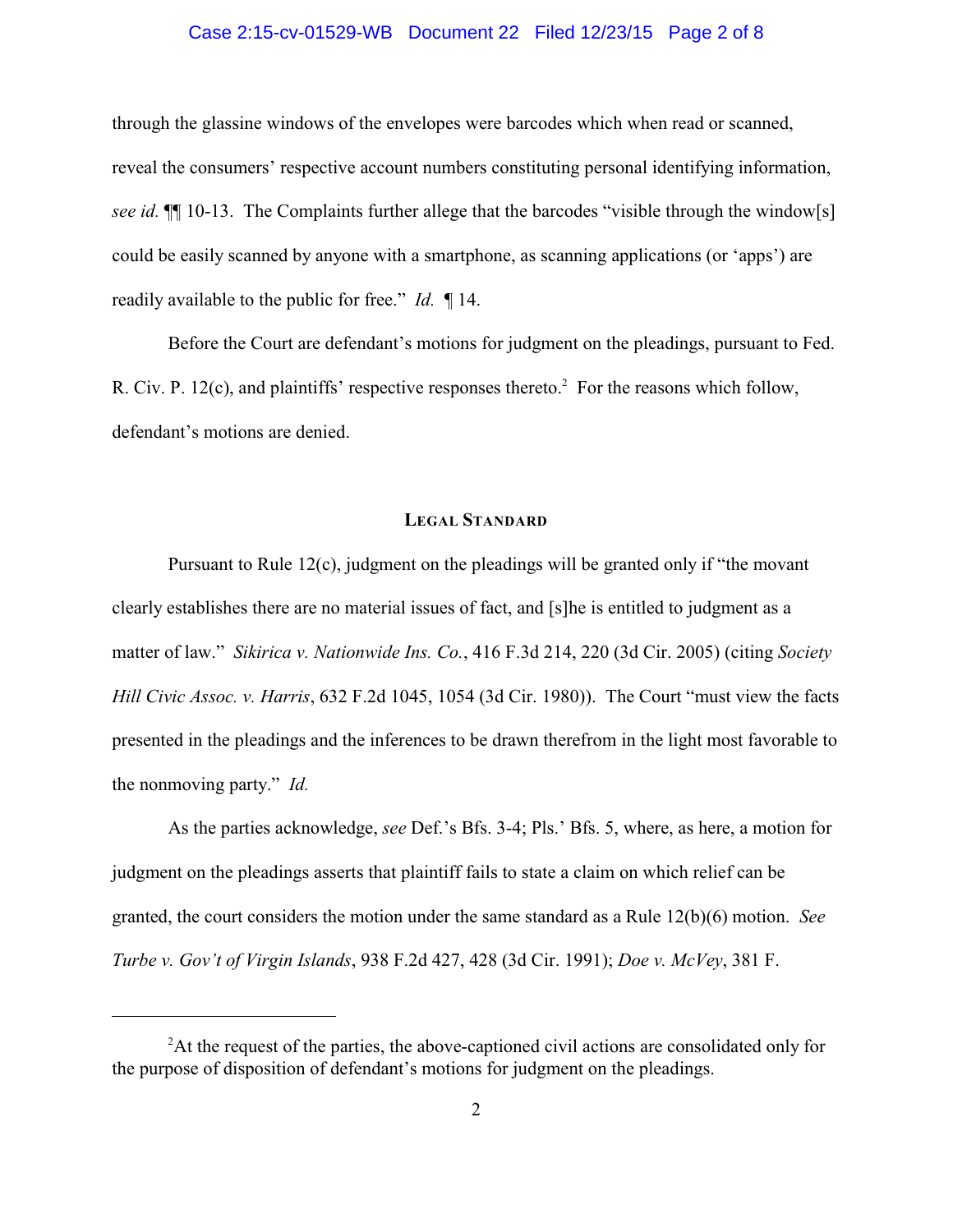# Case 2:15-cv-01529-WB Document 22 Filed 12/23/15 Page 3 of 8

Supp.2d 443, 448 (E.D. Pa. 2005) (Pollak, J.); *Katzenmoyer v. City of Reading*, 158 F. Supp.2d 491, 496 (E.D. pa. 2001) (Padova, J.). To survive a motion to dismiss under Fed. R. Civ. P. 12(b)(6), a Complaint must contain sufficient facts which, when accepted as true, "state a claim to relief that is plausible on its face." *Bell Atlantic Corp. v. Twombly*, 550 U.S. 544, 570 (2007).

While detailed factual allegations are not required, a Complaint must contain more than just an allegation that the plaintiff was harmed by the defendant. *Ashcroft v. Iqbal*, 129 S. Ct. 1937, 1949 (2007). A claim has facial plausibility when the plaintiff pleads facts sufficient to allow the court to draw the reasonable inference that the defendant is liable based on the allegations in the Complaint. *Id.* "When there are well-pleaded factual allegations, a court should assume their veracity and then determine whether they plausibly give rise to an entitlement to relief." *Id.* at 1950.

# **DISCUSSION**

Congress enacted the FDCPA "to eliminate abusive debt collection practices by debt collectors, to insure that those debt collectors who refrain from using abusive debt collection practices are not competitively disadvantaged, and to promote consistent State action to protect consumers against debt collection abuses." *Douglass v. Convergent Outsourcing*, 765 F.3d 299, 300 (3d Cir. 2014) (citing 15 U.S.C. § 1692e). These abusive debt collection practices, Congress found, lead to, among other things, "invasions of individual privacy." *Id.* (citing § 1692(a)). As the Third Circuit has pointed out, "[a]s remedial legislation, the FDCPA must be **broadly construed** in order to give full effect to these purposes." *Id.* (citing *Caprio v. Healthcare Revenue Recovery Grp., LLC*, 709 F.3d 142, 148 (3d cir. 2013)) (emph. added).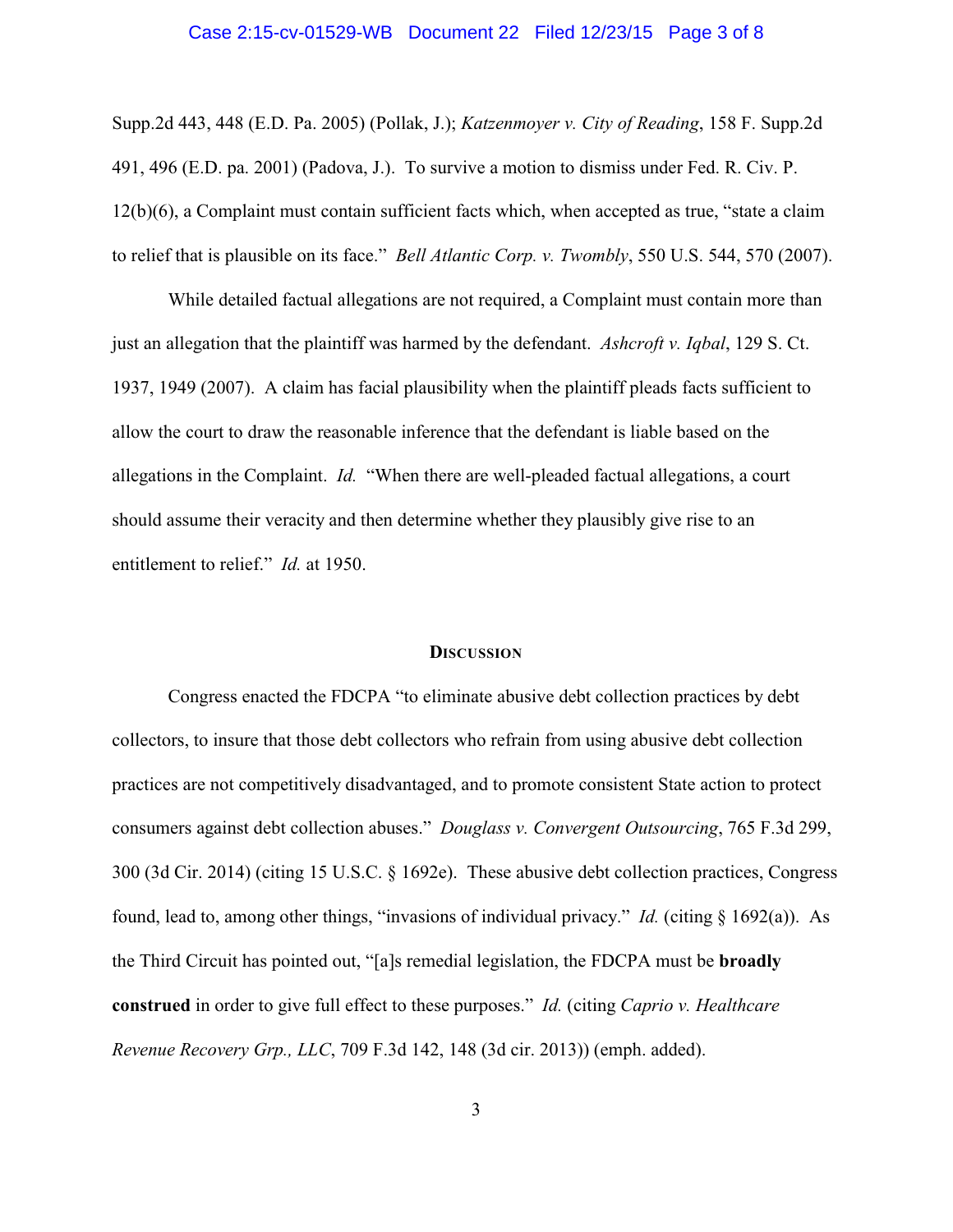### Case 2:15-cv-01529-WB Document 22 Filed 12/23/15 Page 4 of 8

Section 1692f(8) of the FDCPA limits the language and symbols that a debt collector may place on envelopes it sends to consumers. *Douglass*, 765 F.3d at 300. In particular, Subparagraph 8 **prohibits** the following:

> [u]sing *any* **language or symbol**, other than the debt collector's address, on any envelope when communicating with a consumer by use of the mails or by telegram, except that a debt collector may use his business name if such name does not indicate that he is in the debt collection business.

15 U.S.C. § 1692f(8) (emph. added). Here, plaintiffs allege that defendant violated the FDCPA in mailing collection notices with glassine windows on the envelopes revealing barcodes which when read or scanned revealed the consumers' respective account numbers constituting personal identifying information, *see* Pls.' Compls. ¶¶ 10-13.

Initially, it is noted that in *Douglass*, the Third Circuit held that "§ 1692f(8)'s prohibition on language and symbols applies to markings that are visible through a transparent window of an envelope," *see Douglas*, 765 F.3d at 302, and further, that disclosure of a consumer's account number violates the FDCPA, *id.* at 302-03. In particular, the Third Circuit found that the defendant's disclosure of the plaintiff's account number implicated "a core concern animating the FDCPA - the invasion of privacy." *Id.* at 303.

To prevail on an FDCPA claim, a plaintiff must prove that: "(1) she is a consumer, (2) the defendant is a debt collector, (3) the defendant's challenged practice involves an attempt to collect a 'debt' as the Act defines it, and (4) the defendant has violated a provision of the FDCPA in attempting to collect the debt." *Id.* at 303; *see, e.g., Piper v. Portnoff Law Assocs.*, 396 F.3d 227, 232 (3d Cir. 2005). In this case, defendant argues that plaintiffs are unable to satisfy the fourth element because the respective barcodes that appear on the envelopes were, defendant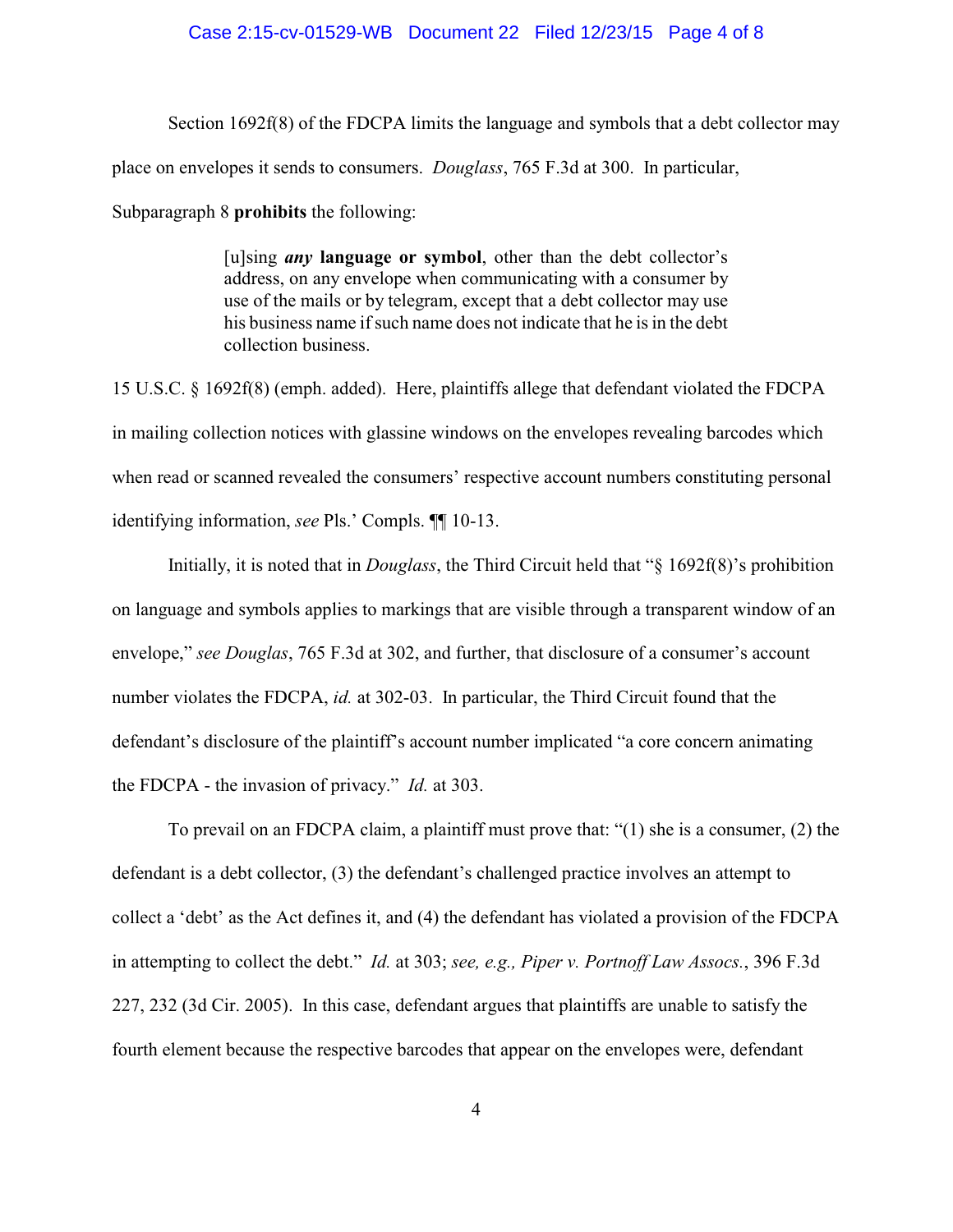# Case 2:15-cv-01529-WB Document 22 Filed 12/23/15 Page 5 of 8

asserts, benign symbols and that the FDCPA was not intended to prohibit benign symbols. *See* Def.'s Bfs. 5-10. In addition, defendant contends that reading the barcodes require an affirmative and likely illegal act by a third party and that imposition of liability due to illegal action by a third party is inappropriate. *Id.* at 10-13.

Plaintiffs respond that "[t]he only difference between this case and the controlling *Douglass* decision is that [defendant] chose to display the account number[s] in the symbol of a barcode. But the Act's broad ban prohibits display of both the barcode symbol and the private data conveyed when it is scanned." *See* Pls.' Bfs. 2-3. Moreover, plaintiffs argue that "[e]ven if, *arguendo*, there were some 'benign language' exception in the statute, a collector's disclosure of the consumer's account number via an easily scannable bar code is not 'benign' or harmless." *Id.* at 3 (citing Pls.' Compls. ¶¶ 14-15 (alleging the barcodes were easily able to be scanned)).

To the extent that defendant argues that including plaintiffs' account numbers on the envelopes was benign because they did not reveal that the contents pertained to debt collection, that argument is without merit based on *Douglass*, which explicitly held that disclosure of an "account number is not benign."<sup>3</sup> Douglass, 765 F.3d at 303. The *Douglass* Court explained that "[t]he account number is a core piece of information pertaining to [the plaintiff's] status as a debtor and [the defendant's] debt collection effort," and "disclosure implicates core privacy concerns." *Id.* The Third Circuit found that an account number is not benign because "it is a piece of information capable of identifying [the plaintiff] as a debtor" and "its disclosure has the potential to cause harm to a consumer that the FDCPA was enacted to address." *Id.* at 306.

<sup>&</sup>lt;sup>3</sup>Therefore, our Court of Appeals pointed out that "[w]e need not decide whether  $\S$ 1692f(8) contains a benign language exception because even if such an exception existed, [the plaintiff's] account number is not benign." *Douglass*, 765 F.3d at 303.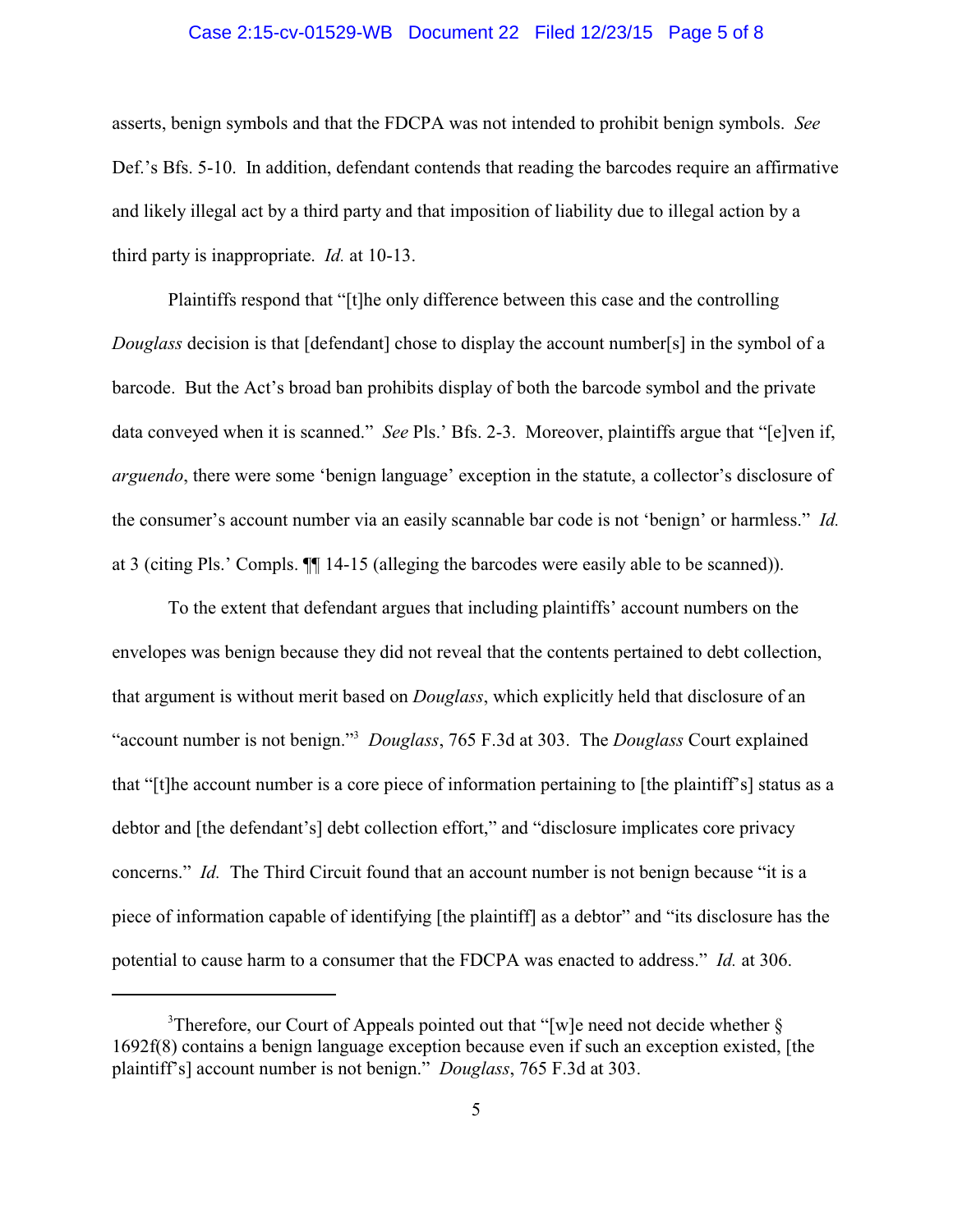# Case 2:15-cv-01529-WB Document 22 Filed 12/23/15 Page 6 of 8

Significantly, our Court of Appeals found the relevant statute "not only proscribes potentially harassing and embarrassing language, but also protects consumers' identifying information." *Id.*

To the extent that defendant argues that a barcode in particular is a benign symbol, that argument is also without merit. In *Styer v. Professional Medical Management, Inc.*, 2015 WL 4394032 (M.D. Pa. July 15, 2015), and *Kostik v. ARS National Services, Inc.*, 2015 WL 4478765 (M.D. Pa. July 22, 2015), the defendants made the identical arguments raised here - that the barcodes, which when electronically scanned revealed the plaintiffs' respective account numbers, were benign symbols and therefore their presence on an envelope was not prohibited by the FDCPA, and also that imposing liability due to possible illegal action by a third party was "inappropriate."<sup>4</sup> *Id.* at \*3; *Styer*, 2015 WL 4394032, at \*3-4. The Court in both cases held that even "[a]ssuming, without deciding, that a benign symbol exception was adopted and applied to [these] circumstances, the [barcode] would still be a violation of the FDCPA because it is not a benign symbol." *Id.* at \*8; *see Kostik*, 2015 WL 4478765, at \*7 (citing *Styer*).

As the Court in *Styer* stated, "Like the account number at issue in *Douglass*, the disclosure of a [barcode], which contains Plaintiff's account number, implicates a core concern animating [] the FDCPA, specifically the invasion of privacy." *See Styer*, 2015 WL 4394032, at \*7 (citing § 1692(a)). Thus, as the account number in *Douglass*, the barcode here "is not a meaningless symbol because it is a piece of information *capable* of identifying Plaintiff as debtor." *Id.* at \*8 (emph. added); *see Douglass*, 765 F.3d at 303. "Defendant's disclosure of the

<sup>&</sup>lt;sup>4</sup>Indeed, defendant's counsel here was also defendants' counsel in each of the 3 cases *Douglass*, *Kostik* and *Styer*. *See Douglass*, 765 F.3d at 300; *Kostik*, 2015 WL 4478765, at \*1; *Styer*, 2015 WL 4394032, at \*1. Moreover, all three cases support the denial of defendant's motion in this case.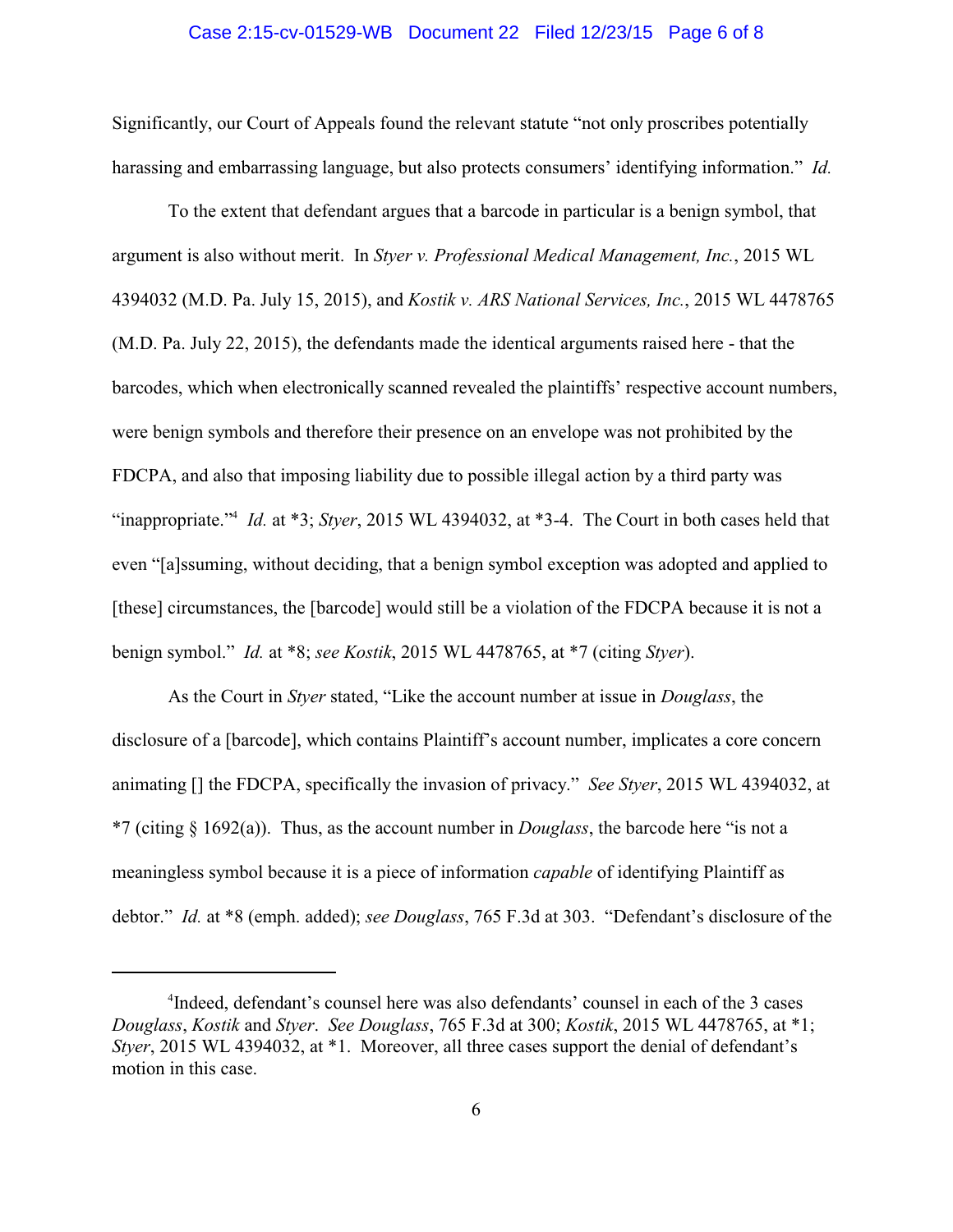# Case 2:15-cv-01529-WB Document 22 Filed 12/23/15 Page 7 of 8

[barcode] exposes plaintiff to the potential harm that the FDCPA was enacted to eliminate." *See Styer*, 2015 WL 4394032, at \*8 (citing § 1692(a)). Accordingly, even assuming, without deciding, that a benign symbol exception was adopted and applied to these circumstances, the barcode would still be a violation of the FDCPA because it is not a benign symbol. *See id.* at \*8; *see also Link v. ARS Nat'l Servs.*, 2015 WL 8271651 (W.D. Pa. Dec. 8, 2015); *Pirrone v. NCO Fin. Systs., Inc.*, 2015 WL 7766393, \*1 (E.D. Pa. Nov. 30, 2015); *Park v. ARS Nat'l Servs., Inc.*, 2015 WL 6579686, \*4 (D. N.J. Oct. 30, 2015); *Kostik*, 2015 WL 4478765, at \*7.

Finally, to the extent that defendant argues that imposing liability due to possible illegal action by a third party is inappropriate, that argument is without merit. As the Court in *Park* pointed out, "Neither the text nor the underlying purposes of the FDCPA provide any basis for such an exception." *See Park*, 2015 WL 6579686, at \*5 (citing § 1692f). The FDCPA's broad language focuses on debt collectors' actions that could harm consumers and on protecting consumers' personal information. *Id.; see, e.g.,* § 1692f ("A debt collector may not use unfair or unconscionable means to collect or attempt to collect any debt."); *Douglass*, 765 F.3d at 303 ("Section 1692f evinces Congress's intent to screen from public view information pertinent to the debt collection." (citations omitted)). Indeed, § 1692(b) shows Congress' intent to broadly regulate debt collector behavior through the FDCPA despite the existence of related laws: "Existing laws and procedures for redressing [injuries to consumers from abusive debt collection practices] are inadequate to protect consumers" *See also Park*, 2105 WL 6579686, at \*5 (quoting § 1692(b)).

"Thus, the remedial purposes and broad language of the FDCPA do not provide for exceptions to its prohibitions based on legislation that may forbid related behavior by third